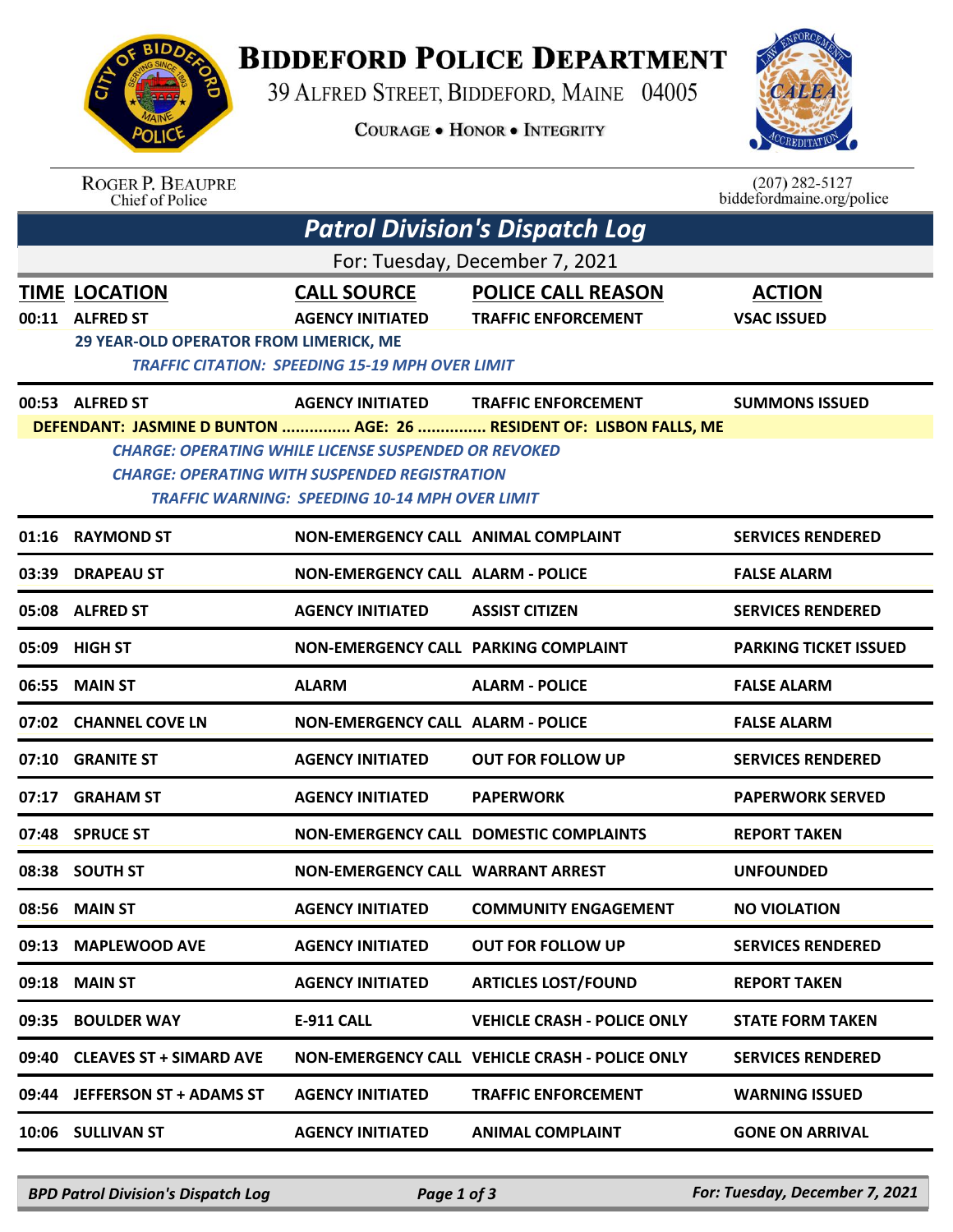**TIME LOCATION CALL SOURCE POLICE CALL REASON ACTION**

**10:06 ELM ST + DARTMOUTH ST NON-EMERGENCY CALL VEHICLE CRASH - HIGH MECHANISM SUMMONS ISSUED DEFENDANT: JOSEPH LEO GREGOIRE ............... AGE: 87 ............... RESIDENT OF: BIDDEFORD, ME**

*CHARGE: OPERATING WHILE LICENSE SUSPENDED OR REVOKED* 

|       | 10:35 MILE STRETCH RD                                                            |                                                                                            | NON-EMERGENCY CALL UNLOCKED DOORS - WINDOWS    | <b>SERVICES RENDERED</b> |
|-------|----------------------------------------------------------------------------------|--------------------------------------------------------------------------------------------|------------------------------------------------|--------------------------|
|       | 11:05 ELM ST                                                                     | NON-EMERGENCY CALL HARASSMENT                                                              |                                                | <b>SERVICES RENDERED</b> |
|       | 11:26 ALFRED ST                                                                  | <b>WALK-IN AT STATION</b>                                                                  | <b>CAR SEAT DETAIL</b>                         | <b>SERVICES RENDERED</b> |
|       | 12:28 ALFRED ST                                                                  | <b>E-911 CALL</b>                                                                          | <b>DISTURBANCE / NOISE</b>                     | <b>SERVICES RENDERED</b> |
|       | 12:29 MILE STRETCH RD                                                            | <b>AGENCY INITIATED</b>                                                                    | <b>PARKING COMPLAINT</b>                       | <b>WARNING ISSUED</b>    |
|       | 12:34 PIKE ST                                                                    | <b>NON-EMERGENCY CALL CRIMINAL MISCHIEF</b>                                                |                                                | <b>REPORT TAKEN</b>      |
|       | 13:02 ADAMS ST                                                                   | <b>NON-EMERGENCY CALL SUSPICION</b>                                                        |                                                | <b>SERVICES RENDERED</b> |
|       | 13:17 CUTTS ST                                                                   | <b>NON-EMERGENCY CALL CHECK WELFARE</b>                                                    |                                                | <b>SERVICES RENDERED</b> |
|       | <b>13:21 LUNT ST</b>                                                             | <b>NON-EMERGENCY CALL ILLEGAL BURN</b>                                                     |                                                | <b>SERVICES RENDERED</b> |
|       | 13:44 ALFRED ST                                                                  | <b>WALK-IN AT STATION</b>                                                                  | <b>CIVIL COMPLAINT</b>                         | <b>CIVIL COMPLAINT</b>   |
| 13:50 | <b>BIDDEFORD GATEWAY CTR +</b>                                                   |                                                                                            | NON-EMERGENCY CALL VEHICLE CRASH - POLICE ONLY | <b>STATE FORM TAKEN</b>  |
|       | 14:20 LAFAYETTE ST                                                               | NON-EMERGENCY CALL TRESPASSING                                                             |                                                | <b>GONE ON ARRIVAL</b>   |
| 14:34 | <b>MAIN ST</b>                                                                   | <b>AGENCY INITIATED</b>                                                                    | <b>COMMUNITY ENGAGEMENT</b>                    | <b>NO VIOLATION</b>      |
|       | 14:54 WILSON ST                                                                  | NON-EMERGENCY CALL HARASSMENT                                                              |                                                | <b>REPORT TAKEN</b>      |
|       |                                                                                  |                                                                                            |                                                |                          |
| 15:25 | AUTUMN LN + MOUNTAIN R AGENCY INITIATED<br>17 YEAR-OLD OPERATOR FROM ARUNDEL, ME | <b>TRAFFIC WARNING: SPEEDING 10-14 MPH OVER LIMIT</b>                                      | <b>TRAFFIC ENFORCEMENT</b>                     | <b>WARNING ISSUED</b>    |
| 15:32 | <b>MARINER WAY</b>                                                               | <b>AGENCY INITIATED</b>                                                                    | <b>OUT FOR FOLLOW UP</b>                       | <b>SERVICES RENDERED</b> |
| 15:41 | <b>GRANITE POINT RD</b><br><b>19 YEAR-OLD OPERATOR FROM ATTLEBORO, MA</b>        | <b>AGENCY INITIATED</b><br>TRAFFIC WARNING: SPEEDING 15-19 MPH OVER LIMIT                  | <b>TRAFFIC ENFORCEMENT</b>                     | <b>WARNING ISSUED</b>    |
|       | 15:48 ELM ST                                                                     | NON-EMERGENCY CALL SHOPLIFTING                                                             |                                                | <b>REPORT TAKEN</b>      |
|       | 15:51 HILL ST + WEST ST<br>76 YEAR-OLD OPERATOR FROM OLD ORCHARD BEACH, ME       | <b>AGENCY INITIATED</b><br><b>TRAFFIC WARNING: SPEEDING 10-14 MPH OVER LIMIT</b>           | <b>TRAFFIC ENFORCEMENT</b>                     | <b>WARNING ISSUED</b>    |
|       | 15:54 SULLIVAN ST                                                                | <b>NON-EMERGENCY CALL SUSPICION</b>                                                        |                                                | <b>SERVICES RENDERED</b> |
|       | 16:38 ELM ST<br>57 YEAR-OLD OPERATOR FROM BIDDEFORD, ME                          | <b>AGENCY INITIATED</b><br><b>TRAFFIC WARNING: OPERATING WITHOUT HEADLIGHTS AFTER DARK</b> | <b>TRAFFIC ENFORCEMENT</b>                     | <b>WARNING ISSUED</b>    |

*BPD Patrol Division's Dispatch Log Page 2 of 3 For: Tuesday, December 7, 2021*